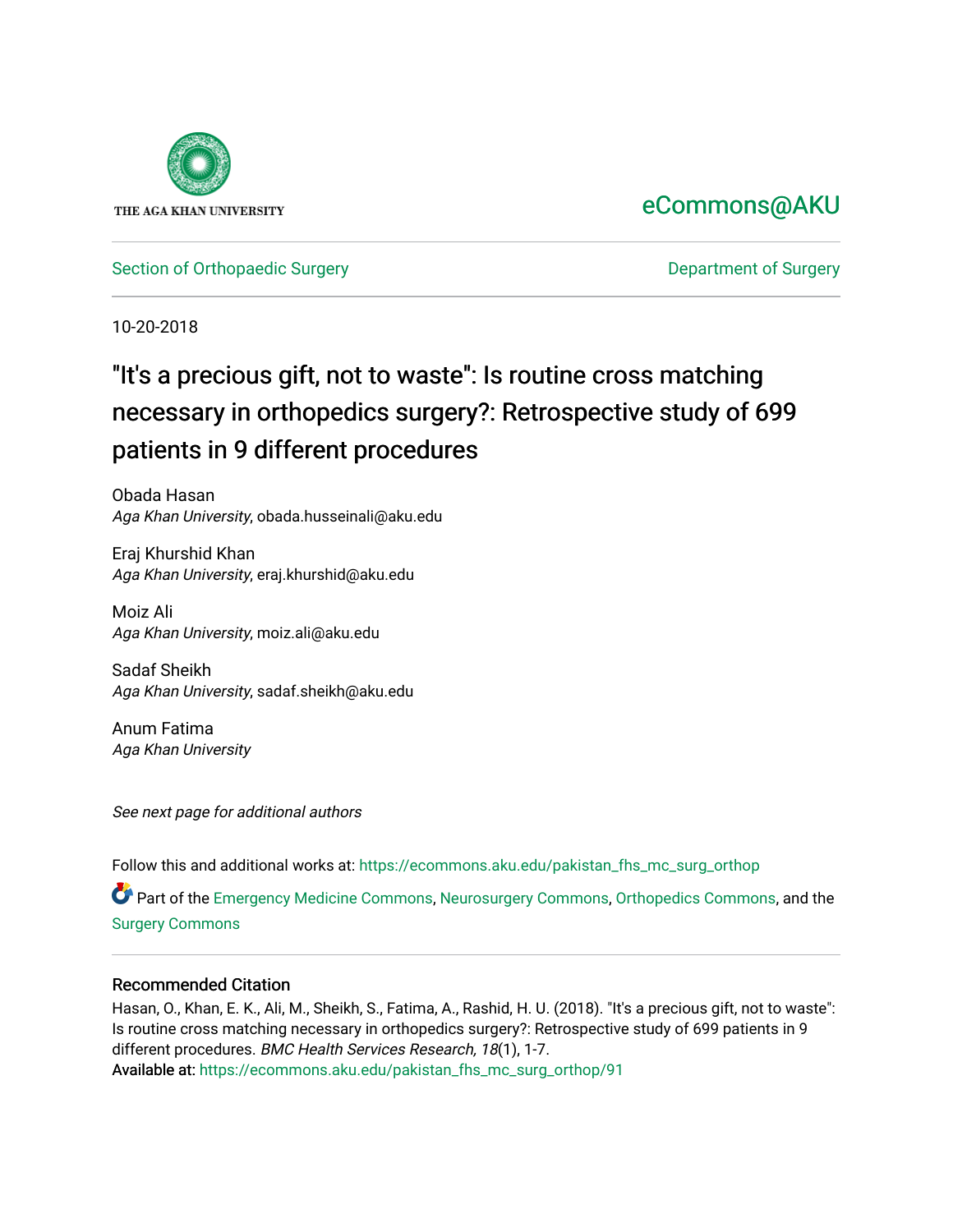## Authors

Obada Hasan, Eraj Khurshid Khan, Moiz Ali, Sadaf Sheikh, Anum Fatima, and Haroon Ur Rashid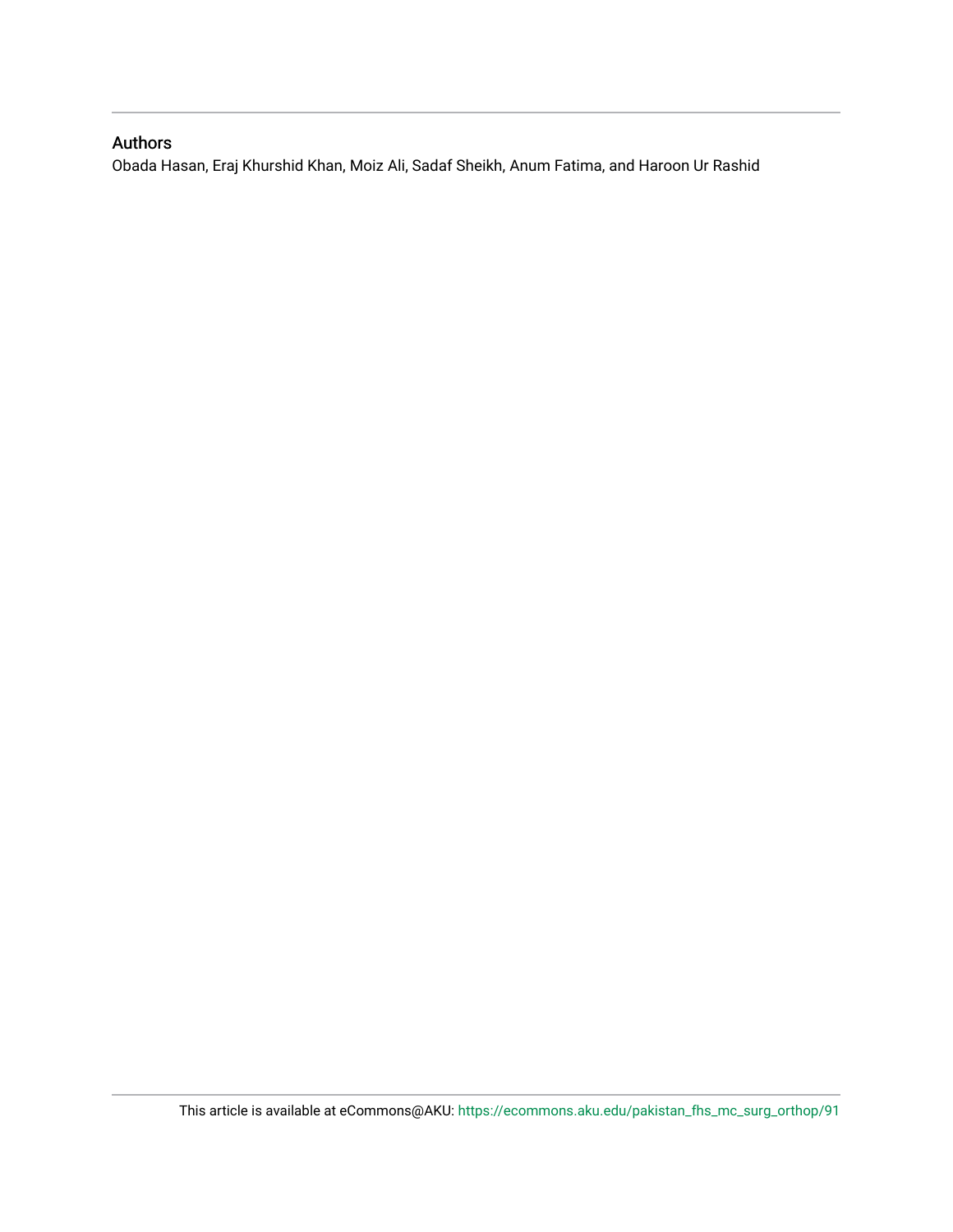## **RESEARCH ARTICLE Example 2014 12:30 The Contract of Contract ACCESS**



# "It's a precious gift, not to waste": is routine cross matching necessary in orthopedics surgery? Retrospective study of 699 patients in 9 different procedures

Obada Hasan<sup>1\*</sup>�, Eraj Khurshid Khan<sup>1</sup>, Moiz Ali<sup>2</sup>, Sadaf Sheikh<sup>3</sup>, Anam Fatima<sup>4</sup> and Haroon U. Rashid<sup>1</sup>

### Abstract

Background: Orthopedic surgeries are usually associated with excessive blood loss which leads surgeons to overestimate need for blood transfusions and over ordering of blood. The cross matched blood, when not used, leads to the wastage of blood bank resources in terms of time, money and manpower. The objective of this study was to investigate the compliance to previously proposed MSBOS and to provide updated recommendations for all orthopedic procedures.

Methods: A retrospective analysis was conducted between 1st June 2015 and 31st May 2016. Patients admitted to the orthopedic surgery service for whom blood products were requested were included. Cross Match/Transfusion (CT) Ratio, Transfusion Index and Transfusion Probability were calculated. Values of < 2.5, > 0.5 and > 30% respectively, were taken as standards. Maximum Surgical Blood Ordering Schedule (MSBOS) was proposed based upon these calculations using Mead's criteria.

Results: Six hundred and ninety-nine patients were sampled after implementing exclusion criteria. The overall CT ratio was 4.87, transfusion index was 0.55 and transfusion probability was 25%. A compliance rate of 24.6% was observed with the reference CT ratio of 2.5. Highest CT ratio was calculated for arthroscopic procedures while tumor resection had the lowest ratio. Age, procedure performed, ASA status and use of tourniquet were found to be significantly associated with CT ratio being greater or less than 2.5.

**Conclusion:** Results showed significant wastage of blood products and non-compliance with blood ordering guidelines. Hence there is need for large scale prospective studies to establish MSBOS and ensure its compliance.

Keywords: Blood crossmatch, Blood transfusion, CT ratio, MSBOS, Orthopedics

## Background

Orthopedic procedures are usually associated with excessive amounts of blood loss and subsequent blood transfusions, hence leading surgeons to overestimate the need of blood transfusion during and after surgery [[4](#page-7-0), [21\]](#page-8-0). The cross matched blood, when not used, leads to the wastage of blood bank resources in terms of time, money and manpower. Furthermore, blood also becomes unavailable to other deserving patients [\[4](#page-7-0), [14\]](#page-8-0).

The increased demands of blood products combined with increasing costs has led to conduction of large scale surveys and evaluation of blood requests and transfusion practices. Subsequently, the studies have shown considerable over ordering of blood products and wastage of this precious commodity  $[8, 12, 14]$  $[8, 12, 14]$  $[8, 12, 14]$  $[8, 12, 14]$  $[8, 12, 14]$  $[8, 12, 14]$  $[8, 12, 14]$ . As blood transfusions play a vital role in resuscitation of surgical patients, there exists a need to develop specific criterion for blood ordering practices in elective surgeries, so that it is easily available for all patients when needed [[8\]](#page-7-0).

American Society of Anesthesiologists (ASA) has recommended the use of a maximum surgical blood order schedule (MSBOS) in accordance with institutional



© The Author(s). 2018 Open Access This article is distributed under the terms of the Creative Commons Attribution 4.0 International License [\(http://creativecommons.org/licenses/by/4.0/](http://creativecommons.org/licenses/by/4.0/)), which permits unrestricted use, distribution, and reproduction in any medium, provided you give appropriate credit to the original author(s) and the source, provide a link to the Creative Commons license, and indicate if changes were made. The Creative Commons Public Domain Dedication waiver [\(http://creativecommons.org/publicdomain/zero/1.0/](http://creativecommons.org/publicdomain/zero/1.0/)) applies to the data made available in this article, unless otherwise stated.

<sup>\*</sup> Correspondence: [Obada.husseinali@aku.edu](mailto:Obada.husseinali@aku.edu) <sup>1</sup>

<sup>&</sup>lt;sup>1</sup>Department of surgery, Section of Orthopaedics, The Aga Khan University Hospital (AKUH), National stadium road, P.O. Box 3500, Karachi 74800, Pakistan

Full list of author information is available at the end of the article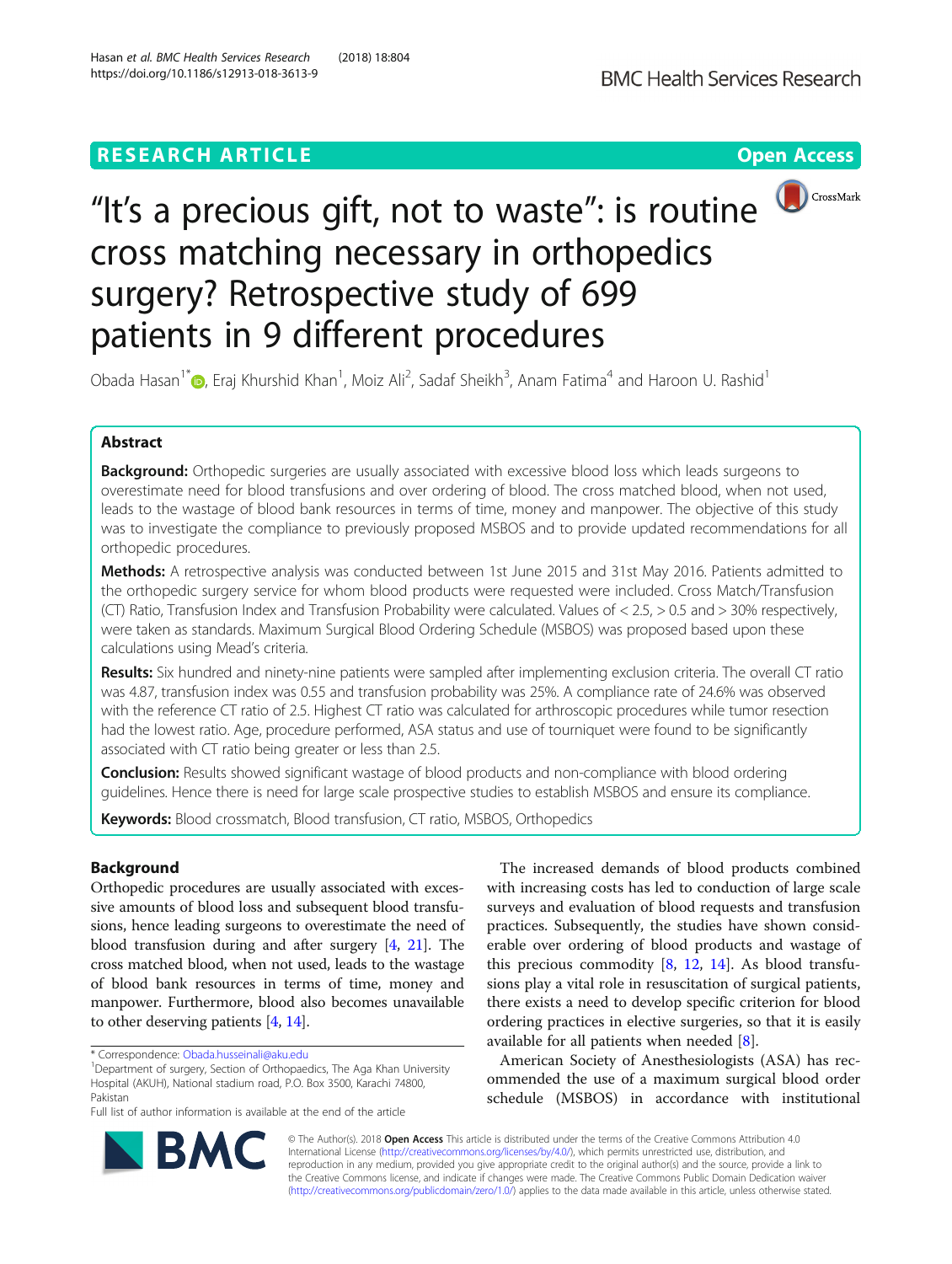policy, as a strategy to improve the efficiency of blood ordering practices  $[6, 10]$  $[6, 10]$  $[6, 10]$ . At our institution. The Aga Khan University Hospital (AKUH), in 2001, Chawla et al. analyzed the practice of ordering blood for various elective procedures and they recommended that MSBOS should be revised yearly to keep it responsive to the changing needs [\[5\]](#page-7-0).

Our aim was to investigate the compliance to previously established MSBOS and to provide recommendations for all orthopedic procedures, including the ones not mentioned in the previous study.

#### Methods

A retrospective analysis was conducted for the period between 1st June 2015 and 31st May 2016. The study included all patients who underwent an orthopedic procedure and for whom 1 or more units of packed cell volume (PCV) were cross matched pre-operatively. As per our institutional policies, the operating surgeon was responsible for ordering of blood products pre-operatively. Patients who underwent day care procedures, who had a pre-operative hemoglobin (Hb) level of < 9 g/dl or who had known coagulation disturbances or were on blood thinners were excluded. In addition, patients who underwent massive blood transfusion i.e. > 10 units of PCV were also excluded to eliminate biased results [\[13](#page-7-0)]. With regards to specific procedures, revision arthroplasty cases were excluded. While for tumor resections, only malignant tumors (Enneking's stage IB and IIB) which were treated with wide margin excision were included. All patient information was recorded, including: demographics, ASA level, procedure performed, application of tourniquet, nature of surgery i.e. emergency or elective and units of PCV cross-matched and transfused.

For the purpose of this study, wound debridement procedures were divided into 2 categories; major and minor. Major wound debridement was categorized when more than 2 separate wounds in different limbs were operated upon or when debridement was extended to deep muscle layer or beyond. Minor wound debridement was when ≤2 separate wounds were debrided.

The following indices were used in the study:

- Cross match to transfusion ratio  $(C/T \text{ ratio}) =$ number of units cross matched/number of units transfused. A ratio of 2.5 and below was considered indicative of significant blood usage.
- Transfusion probability  $(\%T)$  = number of patients transfused/number of patients cross matched × 100%. A value of 30% and above was considered indicative of significant blood usage.
- Transfusion index (TI) = number of units transfused/number of patients cross matched. A

value of 0.5 or more was considered indicative of significant blood utilization.

MSBOS was proposed based upon these calculations using Mead's criteria [[4](#page-7-0), [14](#page-8-0)].

Data was analyzed using SPSS version 20.0 (Chicago, Illinois, USA). Qualitative variables were expressed as percentages while quantitative variables were represented as mean ± standard deviation. T-tests and Chi-square test were used where appropriate and  $P$ -value of  $< 0.05$  was considered significant.

#### Results

Six hundred and ninety-nine patients were included in the study population and their demographic characteristics are shown in Table 1. The mean age was found to be  $50 \pm 18$  years. 60% of the study population were males and majority of the patients were ASA level II (54%). There were more elective as compared to emergency cases and tourniquet was used in majority of the procedures.

Overall, the calculated CT ratio was 4.87, transfusion index was 0.55 and transfusion probability was 25%. Table [2](#page-4-0) shows the calculated CT ratios, transfusion index and transfusion probabilities for various orthopedic procedures. The highest CT ratio and lowest transfusion probability was calculated for arthroscopic procedures followed by total knee replacement, while tumor resection surgeries had the lowest CT ratio. On the basis of transfusion probabilities, the calculated MSBOS for each procedure is also given in Table [2](#page-4-0).

**Table 1** Demographic characteristics of study population ( $n = 699$ )

| Characteristics         | No. of patients $\frac{1}{2}$ /Mean $\pm$ S.D |
|-------------------------|-----------------------------------------------|
| Age (years)             | $50.23 \pm 18.18$                             |
| Gender                  |                                               |
| Male                    | 416 (59.5)                                    |
| Female                  | 283 (40.5)                                    |
| <b>ASA Status</b>       |                                               |
| ASA I                   | 126 (18.0)                                    |
| ASA II                  | 380 (54.4)                                    |
| ASA III                 | 166 (23.7)                                    |
| ASA IV                  | 25(3.6)                                       |
| Tourniquet Status       |                                               |
| Applied                 | 410 (58.7)                                    |
| Not applied             | 289 (41.3)                                    |
| Nature of Surgery       |                                               |
| Emergency               | 286 (40.9)                                    |
| Elective                | 413 (59.1)                                    |
| Pre-operative Hb (g/dl) | $12.17 \pm 1.95$                              |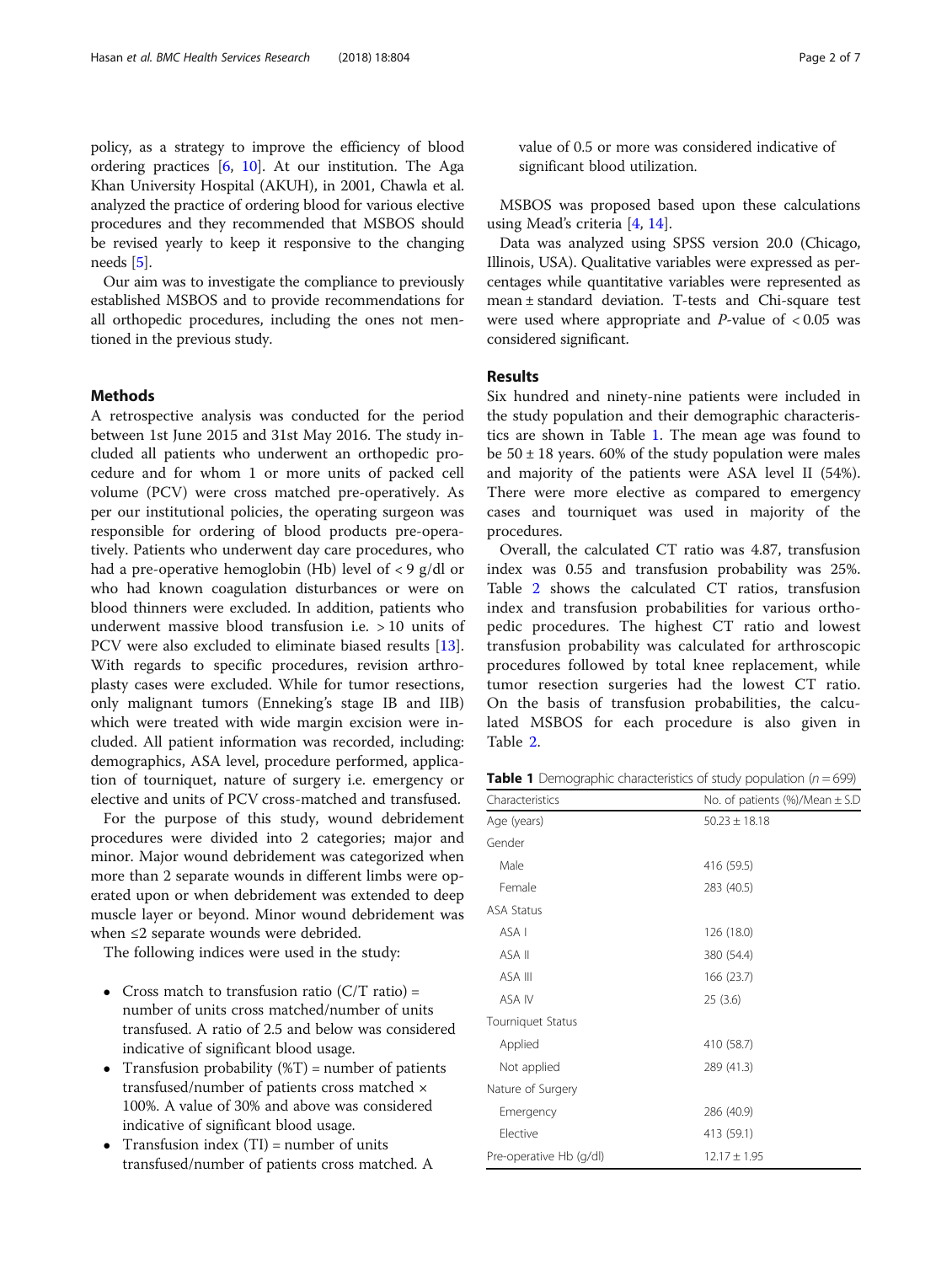| Procedure                          | <b>Total Cases</b> | Units of PCV <sup>a</sup><br>Cross-matched | Units of PCV <sup>a</sup><br>Transfused | $CT^b$ Ratio | Transfusion Index | Transfusion<br>Probability (%) | Calculated<br><b>MSBOS</b> |
|------------------------------------|--------------------|--------------------------------------------|-----------------------------------------|--------------|-------------------|--------------------------------|----------------------------|
| Total Hip Replacement              | 72                 | 194                                        | 38                                      | 5.10         | 0.54              | 24.29                          | 0.81                       |
| Total Knee Replacement             | 128                | 289                                        | 22                                      | 13.13        | 0.18              | 12.80                          | 0.27                       |
| Open Reduction Internal Fixation   | 120                | 267                                        | 46                                      | 5.80         | 0.44              | 16.19                          | 0.66                       |
| Closed Reduction Internal Fixation | 145                | 351                                        | 42                                      | 8.36         | 0.31              | 25.0                           | 0.46                       |
| Minor Wound Debridement            | 81                 | 157                                        | 39                                      | 4.03         | 0.64              | 36.07                          | 0.96                       |
| Major Wound Debridement            | 58                 | 178                                        | 92                                      | 1.93         | 1.64              | 60.71                          | 2.46                       |
| <b>Tumor Resection</b>             | 31                 | 142                                        | 61                                      | 2.33         | 2.03              | 40.00                          | 3.05                       |
| Arthroscopy                        | 40                 | 61                                         | 2                                       | 30.5         | 0.06              | 6.25                           | 0.09                       |
| Hand and Microvascular Surgeries   | 24                 | 60                                         | 7                                       | 7.5          | 0.29              | 25.00                          | 0.44                       |
| Overall                            | 699                | 1699                                       | 349                                     | 4.87         | 0.55              | 25.0                           |                            |
|                                    |                    |                                            |                                         |              |                   |                                |                            |

<span id="page-4-0"></span>Table 2 Outcome variables for various orthopaedic procedures

<sup>a</sup> PCVPacked Cell Volume

<sup>b</sup>CT Cross Match to Transfusion

The overall mean CT ratio was found to be significantly higher than the desired standard value of 2.5 ( $P = 0.036$ ). However, the overall mean transfusion index and transfusion probability were found to be comparable to their standard values of 0.5 ( $P = 0.35$ ) and 30% ( $P = 0.81$ ) respectively. Total of 172 patients had a CT ratio of < 2.5; a compliance rate of 24.6% with the reference value.

A significant difference was noted when different procedures were compared with regards to their CT ratios being less or greater than 2.5  $(P = < 0.001)$  as shown in Table [3.](#page-5-0) Major wound debridement had the highest proportion of patients (46%) with a CT ratio of < 2.5, whereas knee and hip replacement surgeries had a significantly lower proportion of patients in that group with 8.6 and 19.4% respectively. Amongst all cases of total hip replacements, 23.6% were done in an emergency setting while 76.4% were elective and no significant difference in CT ratio was found between them  $(P$ -value = 0.830). Mean age for patients with CT ratio < 2.5 was found to be significantly lower than for CT ratio > 2.5. In terms of gender, males were more likely to have a CT ratio of < 2.5 with the difference being statistically significant  $(P = < 0.001)$ . Use of tourniquet was also found to have a significant association with CT ratio, while ASA status and surgery type showed no significant association (Table [3](#page-5-0)).

The variables were then analyzed using binary logistic regression model to control for co-variates and the target CT ratio of < 2.5 was coded as 1. After controlling for other variables, age, procedure performed, ASA status and use of tourniquet were found to be significantly associated with CT ratio as shown in Table [4](#page-5-0). It was shown that ASA II patients were more likely to achieve a CT ratio of < 2.5 compared to ASA I; whereas ASA III and IV patients had no significant difference compared to ASA I.

Current mean cost of blood cross match for each procedure was compared with mean cost according to MSBOS calculated, as shown in Table [5.](#page-6-0) The cost of 1 unit of PCV cross match at our institution was USD 48.4. Considerable reduction in cost was noted for each procedure with the highest difference shown for hand and microvascular surgeries, estimated at almost USD 100 per patient.

#### **Discussion**

Blood is among the top 10 most expensive liquids in the world. Despite a large amount of blood being donated free, it is the processing of blood after donation and the amount of work that goes into the process that makes it so expensive, thereby warranting effective utilization of this precious lifesaving liquid [\[3](#page-7-0)].

It is essential to manage blood bank resources and organize blood ordering practices in a way that results in effective utilization and minimal wastage of blood products. Hence, MSBOS is implemented universally to streamline ordering of blood for various surgeries and prevent wastage of resources including blood products, time and finances. It has been in use since 1975 and has undergone regular modifications as needed [[7,](#page-7-0) [13](#page-7-0)].

In view of the results obtained, Table [6](#page-6-0) shows our recommended MSBOS for the aforementioned procedures. Previously in 2001, Chawla et al. had established MSBOS for various surgical procedures at our institution. Multiple surgical specialties were accounted for in the study including general surgery, cardiothoracic, urology, otolaryngology as well as orthopedics. Amongst orthopedic procedures, they had proposed MSBOS of 1 unit, group and screen (G & S) and 2 units for total hip replacement, total knee replacement and open reduction internal fixation (ORIF) respectively [\[5](#page-7-0)]. In comparison, 14 years later, we also recommend similar MSBOS except for ORIF where our study suggests a lower MSBOS of 1 unit. This decrease can be attributed to advances in surgical techniques and hence reduced blood loss.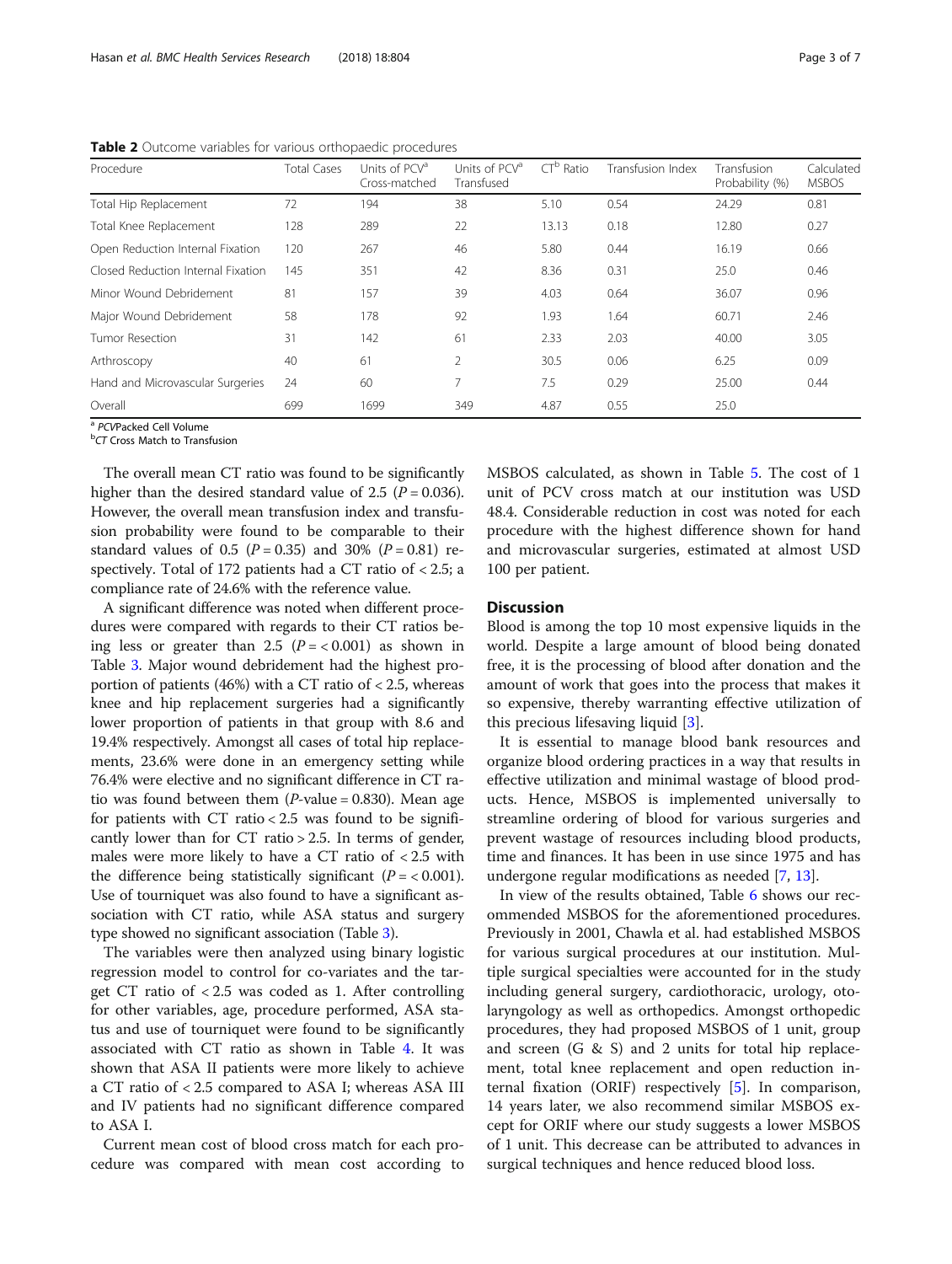| Characteristics                    | CT Ratio (%)      |                   | $P$ -value | Odds Ratio<br>(95% CI) |
|------------------------------------|-------------------|-------------------|------------|------------------------|
|                                    | < 2.5             | > 2.5             |            |                        |
| Age (years)                        | $46.02 \pm 17.84$ | $51.60 \pm 18.10$ | < 0.001    |                        |
| Procedure                          |                   |                   | < 0.001    |                        |
| Total Hip Replacement              | 14 (19.4)         | 58 (80.6)         |            |                        |
| Total Knee Replacement             | 11(8.6)           | 117 (91.4)        |            |                        |
| Open Reduction Internal Fixation   | 30 (25.0)         | 90 (75.0)         |            |                        |
| Closed Reduction Internal Fixation | 20 (13.8)         | 125 (86.2)        |            |                        |
| Minor Wound Debridement            | 37(45.7)          | 44 (54.3)         |            |                        |
| Major Wound Debridement            | 36(62.1)          | 22 (37.9)         |            |                        |
| <b>Tumor Resection</b>             | 9(29.0)           | 22 (71.0)         |            |                        |
| Arthroscopy                        | 9(22.5)           | 31(77.5)          |            |                        |
| Hand and Microvascular Surgeries   | 6(25.0)           | 18 (75.0)         |            |                        |
| Gender                             |                   |                   | < 0.001    | $1.93(1.33 - 2.80)$    |
| Male                               | 122 (29.3)        | 294 (70.7)        |            |                        |
| Female                             | 50 (17.7)         | 233 (82.3)        |            |                        |
| <b>ASA Status</b>                  |                   |                   | 0.168      |                        |
| ASA I                              | 28 (22.2)         | 98 (77.8)         |            |                        |
| ASA II                             | 87 (22.9)         | 293 (77.1)        |            |                        |
| ASA III                            | 46 (27.7)         | 120 (72.3)        |            |                        |
| ASA IV                             | 10(40.0)          | 15 (60.0)         |            |                        |
| Surgery Type                       |                   |                   | 0.255      |                        |
| Emergency                          | 64 (22.4)         | 222 (77.6)        |            |                        |
| lective                            | 108 (26.2)        | 305 (73.8)        |            |                        |
| Use of Tourniquet                  |                   |                   | 0.003      | $0.59(0.42 - 0.83)$    |
| Yes                                | 84 (20.5)         | 326 (79.5)        |            |                        |
| No                                 | 88 (30.4)         | 201 (69.6)        |            |                        |

<span id="page-5-0"></span>Table 3 Association of procedure and patient characteristics with CT ratio

Prior studies have constantly shown high rates of blood cross matching and underutilization of resources. A study held in Egypt in 2011 showed a similar overall CT ratio of 3.9 for a wide range of surgical procedures with individual CT ratios of as

Table 4 Logistic regression model for effect of baseline characteristics on CT ratio

| Characteristics              | P-value | 95% Confidence Interval |
|------------------------------|---------|-------------------------|
| Age                          | 0.03    | $1.001 - 1.03$          |
| Procedure                    | < 0.001 | $0.77 - 0.93$           |
| Gender                       | 0.13    | $0.91 - 2.11$           |
| ASA Status (reference ASA I) | 0.01    |                         |
| ASA II                       | 0.007   | 1.47-10.96              |
| ASA III                      | 0.07    | $0.94 - 5.64$           |
| ASA IV                       | 0.35    | $0.63 - 3.82$           |
| Surgery type                 | 0.13    | $0.87 - 2.88$           |
| Use of torniquet             | 0.007   | $0.26 - 0.81$           |

high as 10.6 for Urology – Endoscopy department  $[8]$  $[8]$ . Furthermore, international literature shows huge variations in CT ratios, ranging from  $< 0.5$  to  $> 15$  for some surgical procedures [[2,](#page-7-0) [12,](#page-7-0) [17](#page-8-0), [20](#page-8-0)].

The current results revealed total hip and knee replacements, arthroscopic surgeries and ORIF to have the worst blood transfusion parameters and therefore contributing highly to the wastage of blood products. Similarly, in a study from Thailand, Wong-Aek et al. also obtained CT ratios of 5.9 and 36 for total hip and knee arthroplasties respectively, considerably higher than our results. Subsequently, they recommended MSBOS of G & S for pre-operative haematocrit levels of above 33% and 36% for total knee and hip arthroplasties respectively. However, they reported no transfusions for arthroscopic procedures and therefore did not recommend G & S for arthroscopies [[18\]](#page-8-0). In a study at John Hopkins Medical Institutions, total knee replacement had the 3rd highest CT ratio amongst orthopedic procedures below open shoulder and foot bone surgeries [\[6\]](#page-7-0). Subramanian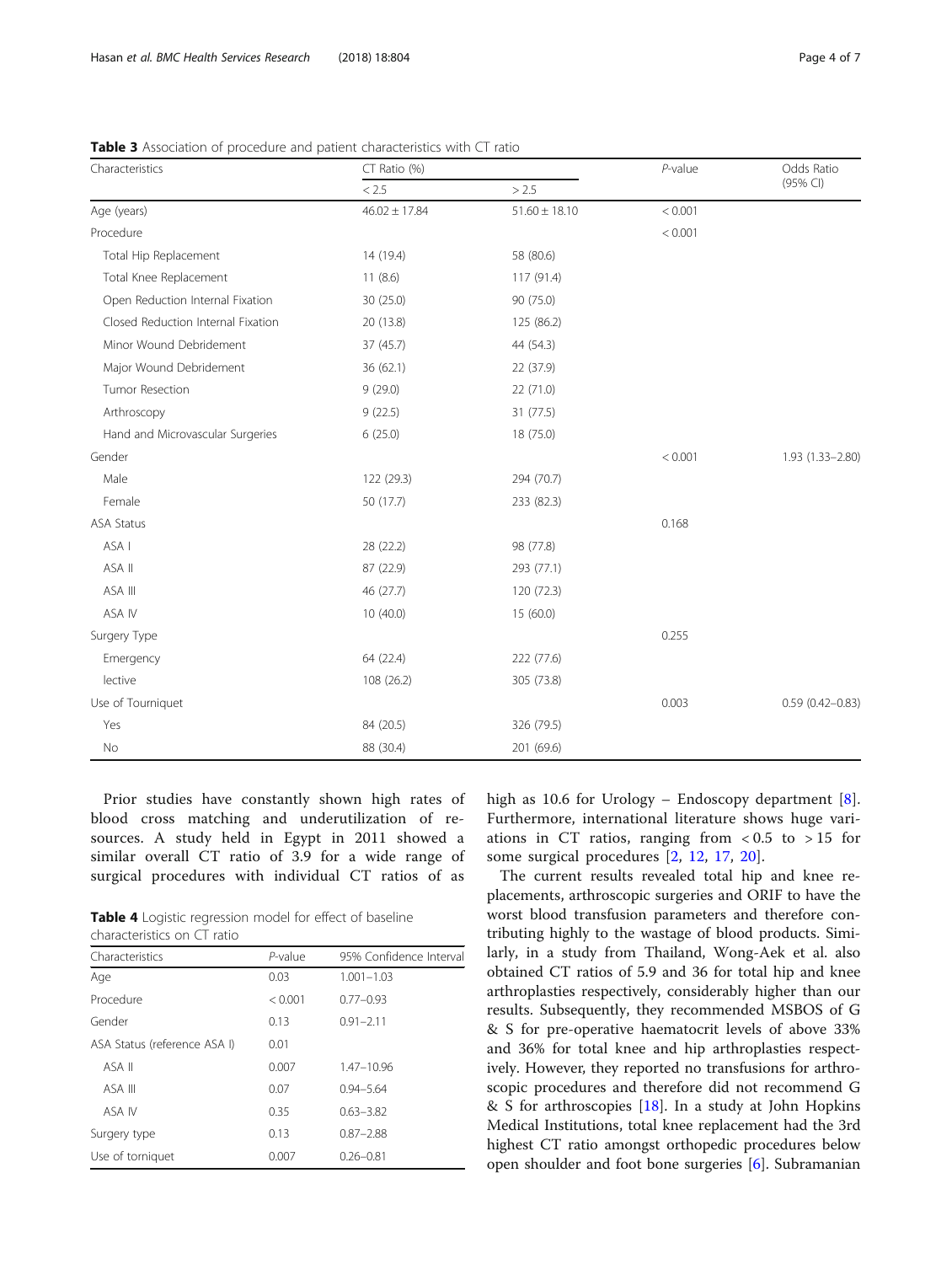| Procedure                          | <b>Total Cases</b> | Mean units of<br>PCV cross-matched | Mean Cost (USD <sup>a</sup> ) | Mean Cost with<br>MSBOS (USD <sup>a</sup> ) | Cost Difference (USD <sup>a</sup> ) |
|------------------------------------|--------------------|------------------------------------|-------------------------------|---------------------------------------------|-------------------------------------|
| Total Hip Replacement              | 72                 | 2.69                               | 130.2                         | 39.2                                        | 91                                  |
| Total Knee Replacement             | 128                | 2.26                               | 109.4                         | 13.1                                        | 96.3                                |
| Open Reduction Internal Fixation   | 120                | 2.23                               | 107.9                         | 31.9                                        | 76                                  |
| Closed Reduction Internal Fixation | 145                | 2.42                               | 117.1                         | 22.3                                        | 94.8                                |
| Minor Wound Debridement            | 81                 | 1.94                               | 93.9                          | 46.5                                        | 47.4                                |
| Major Wound Debridement            | 58                 | 3.07                               | 148.6                         | 119.1                                       | 29.5                                |
| <b>Tumor Resection</b>             | 31                 | 4.58                               | 221.7                         | 147.6                                       | 74.1                                |
| Arthroscopy                        | 40                 | 1.53                               | 74.1                          | 4.36                                        | 69.74                               |
| Hand and Microvascular Surgeries   | 24                 | 2.5                                | 121.0                         | 21.3                                        | 99.7                                |

<span id="page-6-0"></span>Table 5 Comparison of mean cost difference with implementation of MSBOS

a USD United States Dollar

et al. in 2010 reviewed blood ordering practices for orthopedic surgeries at a center in India and recommended similar MSBOS for hip replacement and internal fracture fixation surgeries [[13\]](#page-7-0). In another study, Kumari et al. recommended MSBOS of 2 units each for total hip and bilateral knee replacements and G & S for unilateral knee replacement surgeries [[9\]](#page-7-0).

We also found significant associations between CT ratio, ASA status and use of tourniquet after controlling for other co-variables. ASA II patients were more likely to have a CT ratio of < 2.5 representing more blood usage in these patients compared to ASA I. However, considerable differences in percentage of patients with ASA I, II, III and IV may have led to biased results. Using tourniquet significantly decreased the likelihood of CT ratio being < 2.5. This relationship can be attributed to decreased blood loss with usage of tourniquet and hence decreased requirement of blood transfusion. Although there is debate in literature regarding effectiveness of tourniquet in reducing blood loss, the findings of this study favor its use for the same [[15](#page-8-0), [16](#page-8-0)]. A significant lower mean age was calculated for patients with CT ratio < 2.5, indicating a lower blood ordering practice for younger patients.

|  | Table 6 Recommended MSBOS |  |
|--|---------------------------|--|
|--|---------------------------|--|

| Procedure                          | Recommended MSBOS  |
|------------------------------------|--------------------|
| Total Hip Replacement              |                    |
| Total Knee Replacement             | G & S <sup>a</sup> |
| Open Reduction Internal Fixation   |                    |
| Closed Reduction Internal Fixation | G & S              |
| Minor Wound Debridement            |                    |
| Major Wound Debridement            | $\mathcal{L}$      |
| <b>Tumor Resection</b>             | 3                  |
| Arthroscopy                        | G & S <sup>a</sup> |
| Hand and Microvascular Surgeries   | G & S              |

<sup>a</sup> G & S Group and Screen

With regards to financial benefits, a considerable reduction in cost was noted per patient if calculated MSBOS were to be followed. This decrease is of utmost importance for a developing country like Pakistan, where majority of the patients belong to lower socio-economic status and health expenditure is entirely out of pocket. In addition, this decrease in cost by virtue of compliance to MSBOS, can also lead to better access to care as a result of increased availability of finances.

The CT ratio of the current study is significantly higher than the recommended value, indicating significant over ordering of blood products pre-operatively. However, transfusion probability was comparable to the standard recommendation representing that a significant number of patients ended up requiring blood transfusions. There was also adequate blood usage with transfusion index being as high as 0.55 [\[12](#page-7-0)]. Previous studies have also shown similar results with high CT ratios but comparable transfusion index or probabilities to the recommendations [[8,](#page-7-0) [12,](#page-7-0) [17](#page-8-0)].

Our survey reveals severe lack of compliance to previously recommended MSBOS at our institution. Despite setting up recommendations for multiple procedures in 2001, the CT ratios were well above standards in the department of orthopedics. Internationally, compliance with recommended MSBOS has shown to decrease CT ratios significantly and result in effective utilization of blood products [[11](#page-7-0), [18,](#page-8-0) [19](#page-8-0)]. Hence, routine yearly auditing of blood ordering practices in orthopedics as well as other departments is warranted at our institution to ensure compliance with the recommendations. In addition, there is also a need for separate studies for each specialty to update the MSBOS proposed in 2001 and to add procedures not included previously. Furthermore, whether the utilized blood was really indicated or not is another area for research. In a prospective study conducted at our institute to determine the proportion of inappropriate transfusions amongst patients undergoing orthopedic surgery, it was revealed that within the 126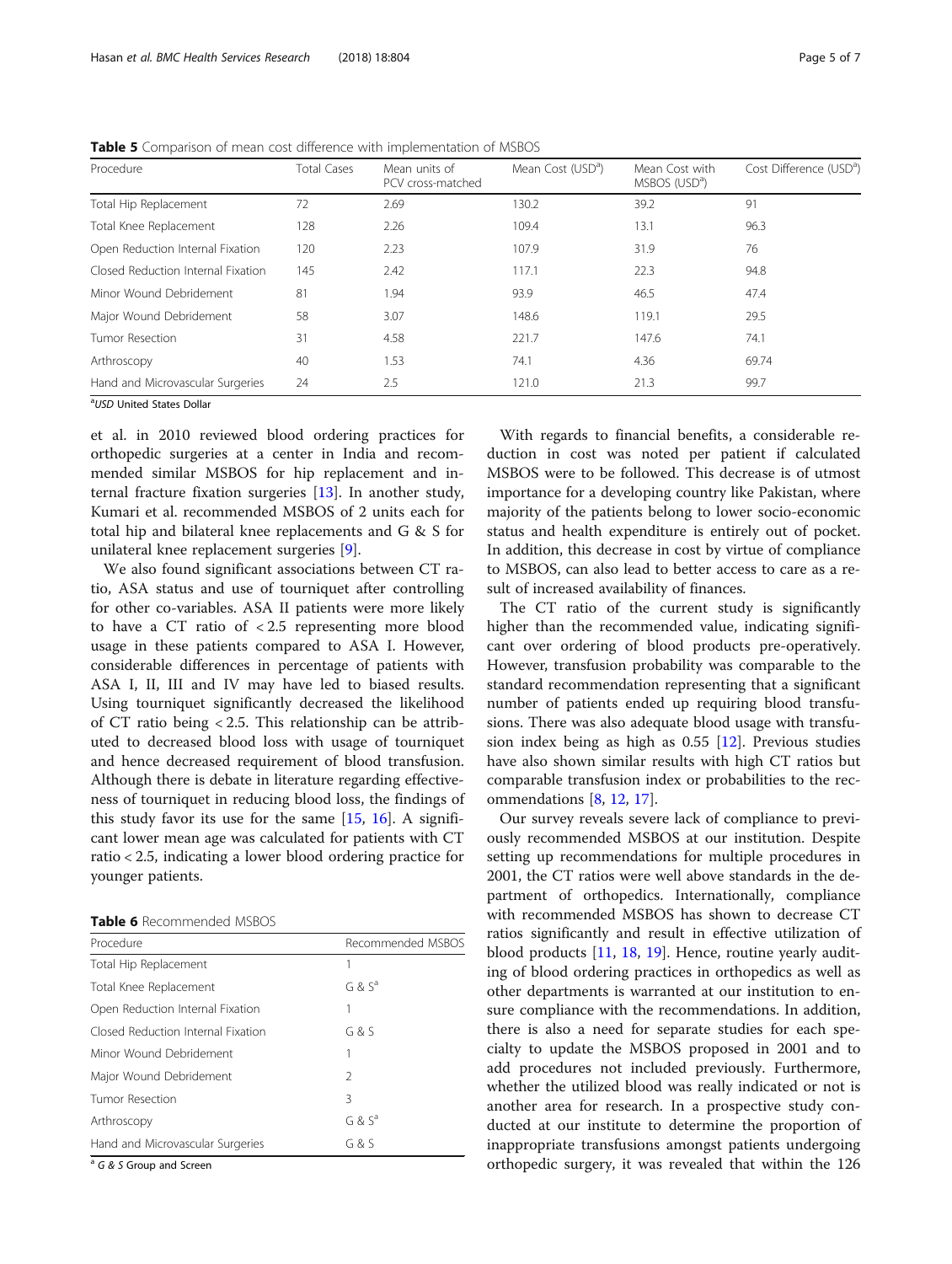<span id="page-7-0"></span>included patients, 33% were transfused appropriately while 65% were inappropriate transfusions [1].

To the best of our knowledge, this is the first study in Pakistan encompassing all major orthopedic procedures with a large enough sample size to calculate MSBOS. Moreover, the results obtained substantiate the findings of a prior study at the same institute and are also comparable to results from similar parts of the world i.e. India and Thailand. However, the retrospective nature of the study resulted in only accounting for the blood products being cross matched by the blood bank when calculating ordered blood. It often occurs that the blood bank is unable to process all our requests due to unavailability of blood, and therefore, the results can be more dismal if actual units of PCV ordered were to be accounted for. Other limitation of this study is the classification of orthopedic procedures which is over simplified. For example, in the category of ORIF, we could not go through specific procedures and whether the fracture was open, complicated or with soft tissue damage. Similarly, for CRIF, the specific type of fracture and use of implant is not mentioned.

Hence, there is still need for more large scale and prospective studies to establish MSBOS and ensure its compliance. Nevertheless, we would recommend the use of currently proposed MSBOS across the country until other centres conduct similar trials and establish their own criteria.

#### Conclusion

Results of this study show significant wastage of blood products and non-compliance with blood ordering guidelines. Measures need to be taken for standardization and implementation of blood ordering practices hence conserving this important commodity.

#### Abbreviations

%T: Transfusion probability; AKUH: Aga Khan University hospital; ASA: American society of anesthesiologists; CT ration: Cross match to transfusion ratio; G & S: Group and screen; Hb: Hemoglobin; MSBOS: Maximum surgical blood order schedule; ORIF: Open reduction internal fixation; PCV: Packed cell volume; TI: Transfusion index; USD: United States Dollar; WME: Wide margin excision

#### Acknowledgements

To the blood bank personnel who helped in data collection.

#### Funding

No funding from any source in this project.

#### Availability of data and materials

Whole data set and material kept in locker and key system with the corresponding author. Available on request.

#### Authors' contributions

OH: Design of the study, data management, manuscript writing, drafting the article and final approval EK: conception and design of the study, drafting the article and revising it and final approval to be submitted MA: conception and design of the study, data analysis, drafting the article and revising it and final approval to be submitted SS: acquisition of data, data analysis, revising

of article and final approval for submission AF: design of the study, acquisition of data, drafting the article, revising it and final approval for submission HR: design of the study, acquisition of data, drafting the article, revising it and final approval for submission.

#### Ethics approval and consent to participate

Study was approved by the Aga Khan University Hospital Ethical Review Committee (ERC). Consent from participants was exempted by the ERC committee because of the retrospective nature of study and no personal information is disclosed.

#### Consent for publication

That Also included in the ERC approval.

#### Competing interests

The authors declare that they have no competing interests.

#### Publisher's Note

Springer Nature remains neutral with regard to jurisdictional claims in published maps and institutional affiliations.

#### Author details

<sup>1</sup>Department of surgery, Section of Orthopaedics, The Aga Khan University Hospital (AKUH), National stadium road, P.O. Box 3500, Karachi 74800, Pakistan. <sup>2</sup>The Aga Khan University Hospital (AKUH), Karachi, Pakistan.<br><sup>3</sup>Emergancy medicine. The Aga Khan University Hospital (AKUH). Kar <sup>3</sup> Emergency medicine, The Aga Khan University Hospital (AKUH), Karachi, Pakistan. <sup>4</sup> Neurosurgery Department, Karachi, Pakistan.

#### Received: 21 November 2017 Accepted: 9 October 2018 Published online: 20 October 2018

#### References

- 1. Abbas K, Askari R, Hafeez K. Transfusion practice in orthopedic patients: do we really need it? JPMA J Pak Med Assoc. 2014;64(12):S144.
- 2. Akoko LO, Joseph AB. Blood utilization in elective surgery in a tertiary hospital in Dar es Salaam, Tanzania. Tanzania J Health Res. 2015;17(4):1–8.
- 3. Alexi M. The 10 Most Expensive Liquids in the World: Beyond Type 1; 2017 Available from: [https://beyondtype1.org/the-10-most-expensive-liquids-in](https://beyondtype1.org/the-10-most-expensive-liquids-in-the-world/)[the-world/](https://beyondtype1.org/the-10-most-expensive-liquids-in-the-world/) [Cited 3 Sept 2017].
- 4. Belayneh T, Messele G, Abdissa Z, Tegene B. Blood requisition and utilization practice in surgical patients at university of Gondar hospital, Northwest Ethiopia. J Blood Transfus. 2013;2013:5.
- 5. Chawla T, Kakepoto G. An audit of blood cross-match ordering practices in the Aga Khan University hospital: first step towards a maximum surgical blood ordering schedule. J Pak Med Assoc. 2001;51(7):251–4.
- 6. Frank SM, Rothschild JA, Masear CG, Rivers RJ, Merritt WT, Savage WJ, et al. Optimizing preoperative blood ordering with data acquired from an anesthesia information management system. Anesthesiology. 2013;118(6): 1286–97.
- 7. Friedman BA, Oberman HA, Chadwick AR, Kingdon KI. The maximum surgical blood order schedule and surgical blood use in the United States. Transfusion. 1976;16(4):380–7.
- Ibrahim SZ, Mamdouh HM, Ramadan AM. Blood utilization for elective surgeries at main University Hospital in Alexandria, Egypt. J Am Sci. 2011; 7(6):683–9.
- 9. Kumari S, Kansay RK, Kumar S. Proposed maximum surgical blood ordering schedule for common orthopedic surgeries in a tertiary health-Care Center in Northern India. J Orthopaedics Allied Sci. 2017;5(1):21.
- 10. American Sociecity of Anesthesiologist group. Practice guidelines for perioperative blood management: an updated report by the American Society of Anesthesiologists Task Force on Perioperative Blood Management\*. Anesthesiology. 2015;122(2):241–75.
- 11. Rinehart JB, Lee TC, Kaneshiro K, Tran MH, Sun C, Kain ZN. Perioperative blood ordering optimization process using information from an anesthesia information management system. Transfusion. 2016;56(4):938–45.
- 12. Soleimanha M, Haghighi M, Mirbolook A, Sedighinejad A, Mardani-Kivi M, Naderi-Nabi B, et al. A survey on transfusion status in orthopedic surgery at a trauma center. Arch Bone Joint Surg. 2016;4(1):70.
- 13. Subramanian A, Rangarajan K, Kumar S, Sharma V, Farooque K, Misra MC. Reviewing the blood ordering schedule for elective orthopedic surgeries at a level one trauma care center. J Emerg Trauma Shock. 2010;3(3):225.